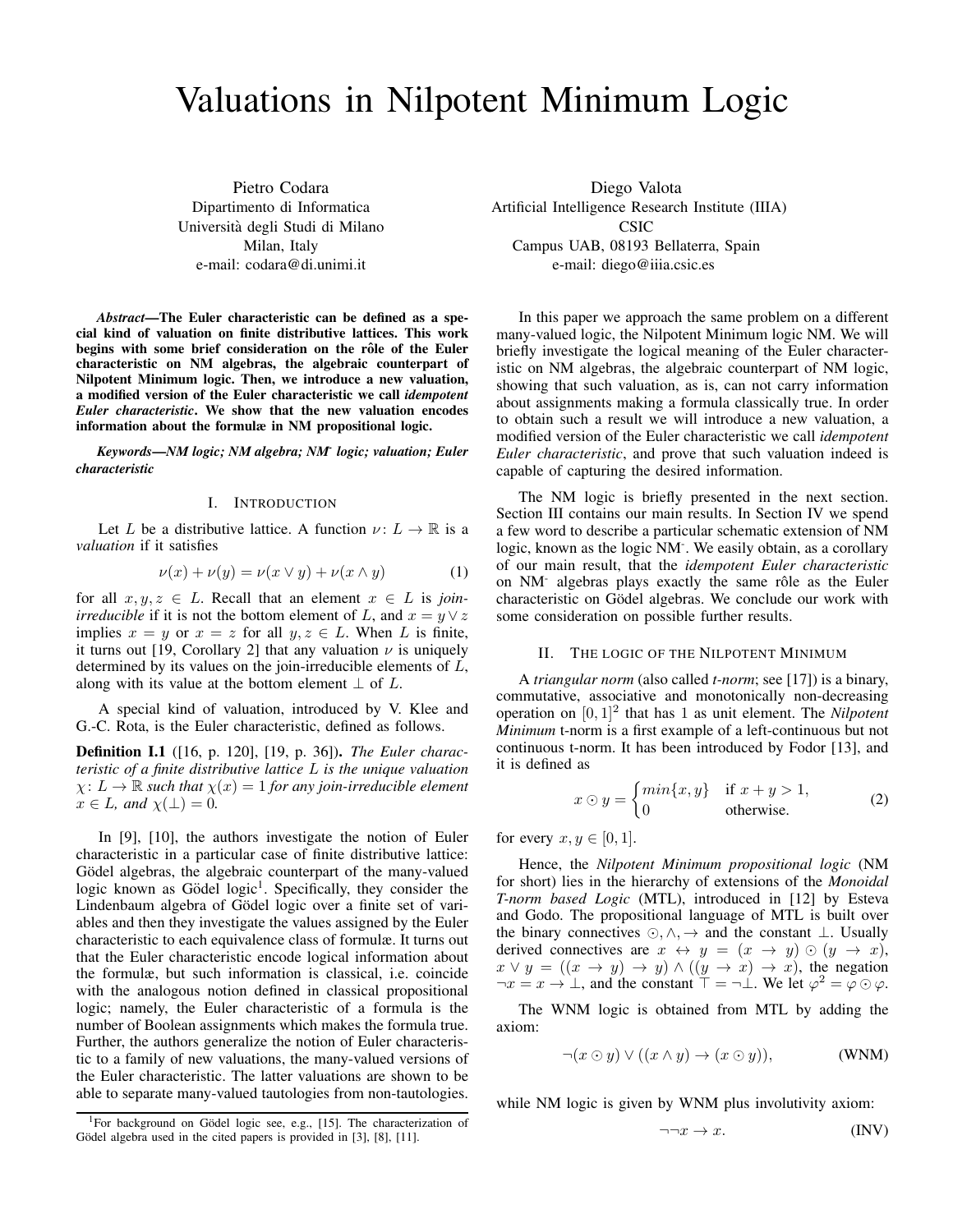The aforementioned Gödel logic can be obtained by adding the idempotency axiom to MTL logic. If we add the axiom  $\neg(\neg x^2)^2 \leftrightarrow (\neg(\neg x)^2)^2$  to NM, we obtain its negation fixpointfree version, called NM<sup>−</sup> [14].

The following form of *local* deduction theorem holds in NM logic [2],

$$
\varphi \vdash_{NM} \psi \text{ if and only if } \vdash_{NM} \varphi^2 \to \psi. \tag{3}
$$

Hence, we say that NM logic *proves*  $\psi$  from  $\varphi$ , in symbols  $\varphi \vdash_{NM} \psi$ , when  $\varphi^2 \to \psi$  is a theorem of NM logic.

The algebraic semantic of MTL is given by the variety of *MTL algebras* [12]. As Gödel algebras are exactly the prelinear Heyting algebras, NM algebras are the prelinear Nelson algebras [7]. Hence, NM logic is to *Nelson logic* (constructive logic with strong negation) as Gödel logic is to Intuitionistic logic.

The algebraic variety of NM algebras corresponding to NM logic has a nice property, that it is *locally finite* [18]. This means that finitely generated free algebras are finite. Hence, a combinatorial treatment of free  $n$ -generated algebras is feasible. Indeed, a characterization of free  $n$ -generated NM algebras based on partially ordered sets (posets for short) has been given in [4].

In the next section we introduce some algebraic and combinatorial notion that will be useful throughout the paper.

## *A. NM algebras*

Abusing notation, in the following we identify logical connectives with their algebraic interpretations. An algebra  $\mathbf{A} = \langle A, \wedge, \vee, \odot, \to, \perp, \top \rangle$  of type  $(2, 2, 2, 2, 0, 0)$  is a WNM algebra if and only if  $(A, \wedge, \vee, \bot, \top)$  is a bounded lattice, with top  $\top$  and bottom  $\bot$ ,  $\langle A, \odot, \top \rangle$  is a commutative monoid, and it satisfies the *residuation* equation,  $x \odot y \leq z$  if and only if  $x \leq y \to z$ , the *prelinearity* equation  $(x \to y) \lor (y \to x) = \top$ , the *weak nilpotent minimum* equation  $\neg(x \odot y) \vee ((x \wedge y) \rightarrow$  $(x \odot y)$  = T. Therefore, WNM algebras are a class of involutive residuated lattices. When the lattice order is total, A is called a *chain*. A WNM algebra that satisfies the *involutivity* equation  $(x \to \bot) \to \bot = x$  is called *NM algebra*, while a *Gödel* algebra is an WNM algebra that satisfies *idempotency*, that is  $x \odot x = x$ . Negation  $\neg x$  is usually defined by  $x \rightarrow \bot$ . An NM algebra satisfying  $\neg(\neg x^2)^2 \leftrightarrow (\neg(\neg x)^2)^2 = \top$  is called a *NM*<sup>−</sup> *algebra*. Given an element x of a NM algebra A, we say that x is *negative* when  $x < \neg x$ , x is *positive* when  $x > \neg x$ . We call x a *negation fixpoint* when  $x = \neg x$ . Note that if A has a negation fixpoint, then it is unique.

The variety NM of NM algebras is generated by the *stan*dard NM algebra  $[0, 1] = \langle [0, 1], \wedge^{[0,1]}, \vee^{[0,1]}, \odot^{[0,1]}, \rightarrow^{[0,1]} \rangle$  $(0, 1)$  where  $\odot^{[0,1]}$  is the NM t-norm (2),  $x \wedge^{[0,1]} y =$  $min\{x, y\}, x \vee^{[0,1]} y = max\{x, y\}$  and

$$
x \to^{[0,1]} y = \begin{cases} 1 & \text{if } x \le y \\ max\{\neg x, y\} & \text{otherwise.} \end{cases}
$$
 (4)

for every  $x, y \in [0, 1]$ .

By the subdirect representation theorem [6] and the fact that subdirectly irreducible MTL algebras are chains [12], every NM algebra A is isomorphic to a subdirect product of a family  $(C_i)_{i\in I}$  of NM chains, for some index set I. When A is finite and not trivial, then the family  $(C_i)_{i\in I}$  of non trivial chains is essentially unique up to reordering of the finite index set *I*. Hence, there exist  $\pi_i : \mathbf{A} \to C_i$  such that  $\pi_i(a) = a_i$ for every  $a \in \mathbf{A}$ . We call  $a_i$  the  $i^{th}$ -projection of a. Then, we can display every element  $\alpha$  in  $A$  by means of its projections  $(a_i)_{i\in I}$ .

Since every finite NM chain  $C = \langle C, \odot, \rightarrow, \vee, \wedge, \bot, \top \rangle$  is a subalgebra of  $[0, 1]$ , then by  $(2)$  and  $(4)$  and the fact that  $\neg^{[0,1]}x := x \rightarrow^{[0,1]} 0$ , we have

$$
x \odot y = \begin{cases} \min(x, y) & x > \neg y; \\ \bot & x \le \neg y. \end{cases} \tag{5}
$$

$$
x \to y = \begin{cases} \top & x \le y; \\ max(\neg x, y) & x > y. \end{cases}
$$
 (6)

for all  $x, y \in C$ .

Note that, given a NM chain C, every  $x \in C$  is either positive, negative or a negation fixpoint.

Denote by  $FORM_n$  the set of all well-formed formulæ of NM logic whose propositional variables are contained in  ${x_1, ..., x_n}$ . Let A be a NM algebra, with  $a_1, ..., a_n \in A$ , and let  $\varphi \in \text{FORM}_n$ . By  $\varphi^A(a_1, ..., a_n)$  we denote the element of A obtained by the evaluation of  $\varphi$  in A interpreting every  $x_i$  with the corresponding  $a_i$ , in particular  $x_i^A = a_i$ . With this notation a formula  $\varphi$  is a *tautology* of NM logic if and only if for every algebra  $A \in \mathbb{N} \mathbb{M}$  and for every  $a_1, ..., a_n \in A$ ,  $\varphi^{A}(a_1, ..., a_n) = \top^{A}$ . Moreover, given two logical formulæ  $\varphi$  and  $\psi$ , we say that they are *logically equivalent* if and only if  $(\varphi \leftrightarrow \psi)^A = \top^A$ , for every  $A \in \mathbb{N}$ M. In symbols,  $\varphi \equiv \psi$ . Note that  $\equiv$  is an equivalence relation. The algebra whose elements are the equivalence classes of formulæ of NM logic with respect to ≡ is called the *Lindenbaum Algebra* of NM and its elements are denoted  $[\varphi]_{\equiv}$ . The free *n*-generated algebra  $NM_n$  in  $NM$  is the Lindenbaum algebra of the logical formulæ over the first *n* variables. Since [0, 1] is generic for NM, then  $NM_n$  is isomorphic to the subalgebra of  $[0, 1]^{[0, 1]^n}$ generated by the projection functions  $(a_1, \ldots, a_n) \mapsto a_i$ . It follows that there exists a map from equivalence classes of formulæ  $[\varphi]$  to real-valued functions  $f : [0,1]^n \to [0,1]$ .

Given a finite poset F and  $S \subseteq F$ , the *lower set* of S is  $\downarrow$   $S = \{x \in F \mid x \leq y \text{ for some } y \in S\}$ , and the *upper set* of S is  $\uparrow S = \{x \in F \mid x \geq y \text{ for some } y \in S\}$ . A *forest* is a finite poset such that for every  $x \in F$  the lower set  $\downarrow \{x\}$  is a chain. A forest with a bottom element is called a *tree*, and its bottom element is called *root*.

Let  $A$  be a finite NM algebra. A nonempty subset  $S$  of A is called a *filter* of A when S is an upper set, and for all  $x, y \in S$  then  $x \odot y \in S$ . Since S is finite, then it has a minimum element  $\bigwedge_{x \in S} x$  (that is, S is principal). We call *generator* of S the minimum element of the filter S. A filter S of A is *prime* if  $S \neq A$  and for all  $x, y \in A$ ,  $x \vee y \in S$  implies  $x \in S$  or  $y \in S$ . Note that, for every prime filter S of **A**, its generator is an idempotent join irreducible element of A. We consider the reverse inclusion as a partial order between prime filters, that is  $S \leq S'$  if and only if  $S' \subseteq S$ , for every couple of filters  $S$  and  $S'$ .

**Proposition II.1** ([2]). *The set of prime filters of*  $NM_n$ *ordered by reverse inclusion is a forest.*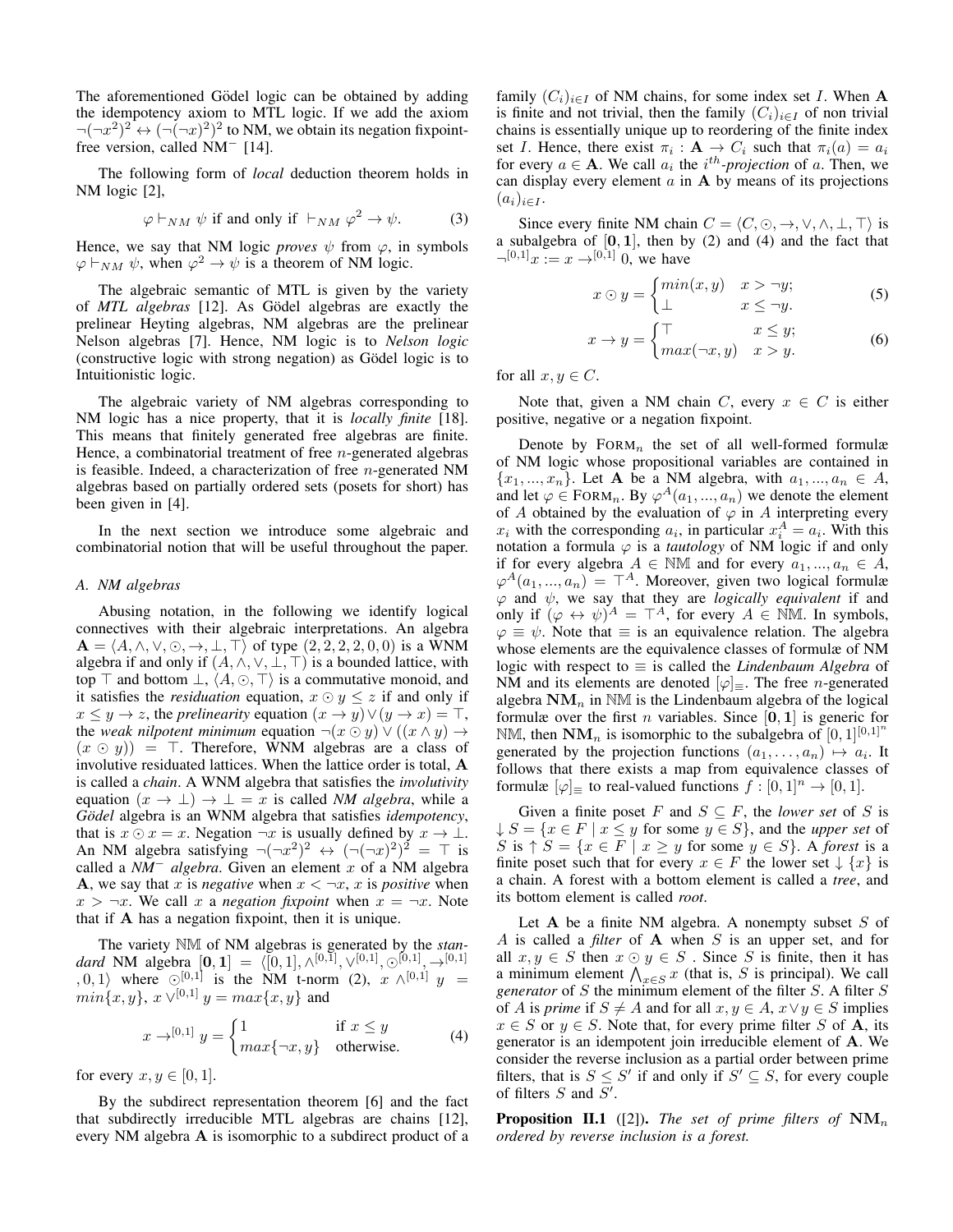As a direct consequence of Proposition II.1, when  $S$  is generated by a minimal idempotent join irreducible elements of  $NM_n$ , then S is the root of a tree in the forest of prime filters of  $NM_n$ . In such case, following the classical terminology, we say that  $S$  is maximal (with respect to the inclusion among filters).

We conclude the Section with a simple Lemma  $2$  that will be useful in the following.

Lemma II.2. *Let* 2 *and* 3 *be the two-elements and the threeelements NM chains, respectively. Then, given a finite NM algebra* **A** *and a maximal prime filter* **p***, the quotient*  $A/p$ *is either isomorphic to* 2*, or isomorphic to* 3*.*

*Proof:* Let  $(C_i)_{i \in I}$  be the subdirect representation of A, and let  $p \in A$  be the join irreducible element that generates p. Note that since  $p$  is maximal and prime, then  $p$  is minimal and idempotent.

Since p is join irreducible then there exists only one  $j \in I$ such that  $p_i \neq \perp_i$ . Moreover,  $p_i > \neg p_i$ , for else  $p_i \odot p_i = \perp_i$ , in contradiction with the idempotency of  $p$ . Finally, since  $p$  is minimal,  $p_j$  is the least positive element in  $C_j$ . Moreover, if  $C_j$  does not have a negation fixpoint  $f$ ,  $\neg p_j$  is the greatest negative element in  $C_j$ , otherwise f covers  $\neg p_i$ .

Denote with  $\sim_{\text{p}}$  the congruence associated to p. By the above discussion, if  $C_j$  does not have a negation fixpoint then  $NM_n/p$  is isomorphic to the two element NM chain  $[p]_{\sim_p} >$ [¬p]<sub>∼p</sub>. Otherwise, if  $C_j$  has a negation fixpoint f then  $\dot{A}/p$ is isomorphic to the three element NM chain  $[p]_{\sim_p} > [f]_{\sim_p} >$  $[\neg p]_{\sim_{\mathbf{P}}}$ .

# III. VALUATIONS IN NM LOGIC

Since  $\mathbf{NM}_n$  is a finite distributive lattice whose elements are formulæ in  $n$  variables, up to logical equivalence, we can extend the scope of valuations to formulæ, as follows.

**Definition III.1.** Let  $\nu$  :  $NM_n \to \mathbb{R}$  be a valuation on *the finite distributive lattice*  $\mathbf{NM}_n$ *. The valuation*  $\nu(\varphi)$  of a formula  $\varphi \in \text{FORM}_n$  *is the number*  $\nu([\varphi]_{\equiv})$ *.* 

As mentioned in the introduction, one of the goals of [10] is the interpretation of the logical meaning of the Euler characteristic on Gödel algebras. In that specific case, it turns out that the Euler characteristic of a formula  $\varphi$  coincide with the number of Boolean assignments satisfying  $\varphi$ .

Turning now to the case of NM-algebras, we can hope that the Euler characteristic  $\chi(\varphi)$  of a formula  $\varphi$  encodes information about assignments making  $\varphi$  true. At least, this should work for the join irreducible elements of  $\mathbf{NM}_n$ . But, unfortunately, this is not the case. Indeed, take, for instance, the formula

$$
\alpha = (X \leftrightarrow \neg X)^2 \wedge X.
$$

A straightforward verification shows that for every assignments  $\mu$ : FORM<sub>1</sub>  $\rightarrow$  [0, 1],  $\mu(\alpha)$  < 1. Moreover  $\alpha|_{\equiv}$  is a join irreducible element of  $NM_1$ . Indeed, one can check that for every formula  $\psi \in \text{FORM}_1$  such that  $[\psi]_{\equiv} \leq [\alpha]_{\equiv}$ , either  $[\psi]_{\equiv} = [\alpha]_{\equiv}$ , or  $[\psi]_{\equiv} = \perp$ . Thus,  $\chi(\alpha) = 1$ . Compare with Fig. 1.



Fig. 1:  $NM_1$  is isomorphic to the product of the three depicted NM chains ([1]). The dashed line on the left is the generator, while the dotted line on the right is  $\alpha$ <sub>≡</sub>.

Since the truth value of  $\alpha$  is strictly lower than 1 under any assignment, but the Euler characteristic of  $\alpha$  is greater than 0, we can not directly interpret  $\chi$  as a measure of the number of classes of assignments making a formula true. We do not discuss further the rôle of Euler characteristic in NM logic here. Instead, we provide a new valuation that, as we will see later in this section, can be interpreted similarly to how the Euler characteristic has been interpreted in Gödel logic in [10].

Let us introduce such a valuation, slightly different from the Euler characteristic, defined as follows.

Definition III.2. *We define the* idempotent Euler characteristic  $\chi^+$ :  $NM_n \to \mathbb{R}$  as the valuation on  $NM_n$  such that

1)  $\chi^+(\perp) = 0;$ 2) *for each join irreducible element*  $g \in \mathbf{NM}_n$ ,

$$
\chi^+(g) = \begin{cases} 1 & \text{if } g \odot g = g, \\ 0 & \text{otherwise.} \end{cases}
$$

**Remark.** Observe that, if  $g$  is a join irreducible element, but  $g \odot g \neq g$ , then  $g \odot g = \perp$ .

The following proposition highlights a fundamental property of this newly defined valuation. The name given to the valuation is due to such property.

**Proposition III.3.** *Fix*  $n \geq 1$ *. The idempotent Euler characteristic satisfies, for every*  $x \in \textbf{NM}_n$ ,

$$
\chi^+(x \odot x) = \chi^+(x)
$$

*Proof:* Let  $x \in \textbf{NM}_n$ . Three cases are to be considered.

- 1)  $x \odot x = x$ .
- 2)  $x \odot x = \perp$ .
- 3)  $x \odot x = y$ , with  $y \in \mathbf{NM}_n$ ,  $y \neq x$ , and  $y \neq \perp$ .

If 1) holds the proposition immediately follows. Suppose 2) holds. We need to prove that  $\chi^+(x) = \chi^+(\perp) = 0$ . First, observe that for every  $y \in \text{NM}_n$  such that  $y \leq x$ , we have  $y \odot y \leq x \odot x$ . Thus,  $y \odot y = \bot$ . Let  $G = \{g_1, \ldots, g_m\}$ be the poset of join irreducibles of  $\mathbf{NM}_n$  such that  $g_i \leq x$ . Note that  $x = \bigvee_{i=1}^{m} g_i$ . We proceed by induction on the structure of G. If  $m = 1$ , then x is a join irreducible (an atom of  $\mathbf{NM}_n$ ),  $G = \{x\}$ , and  $\chi^+(x) = 0$ . Let  $m \geq 2$ , and suppose (inductive hypothesis) that the proposition holds for

<sup>2</sup>We thank the anonymous referee for pointing out that Lemma II.2 can be generalized to any NM-algebra, and not just to finite ones. This follows from the fact that the quotient by a maximal filter is a simple algebra and that up to isomorphism the only simple NM-algebras are 2 and 3.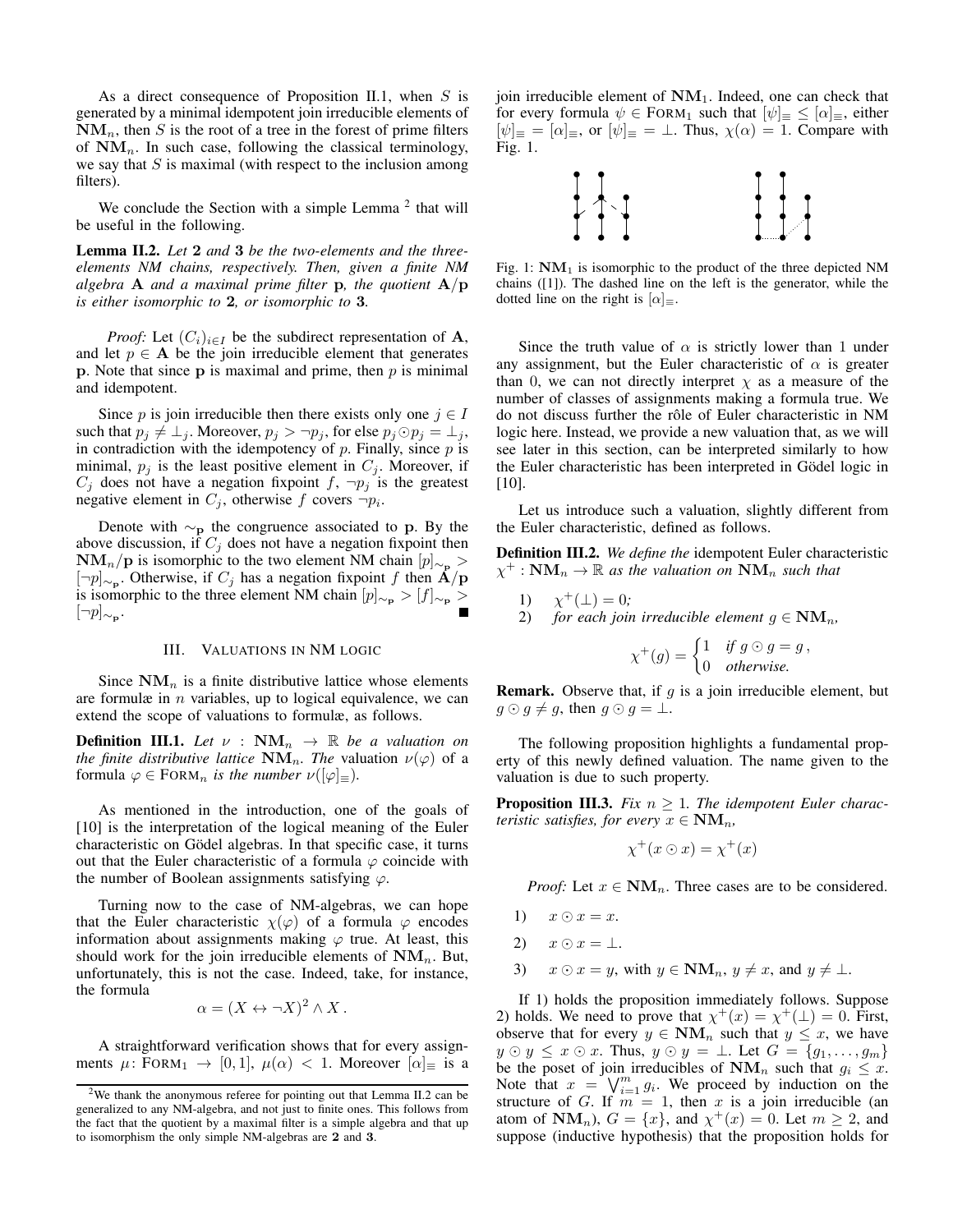every element  $y = \bigvee_{g \in G'} g$ , with  $G' \subsetneq G$ . Suppose x is not a join irreducible (otherwise, the result follows by Definition III.2). Say, without loss of generality, that  $g_m$  is maximal in G, and let  $y = \sqrt{\binom{m-1}{i-1}} g_i$ . By Equation (1),

$$
\chi^{+}(x) = \chi^{+}(g_{m}) + \chi^{+}(y) - \chi^{+}(g_{m} \wedge y)
$$

By Definition III.2,  $\chi^+(g_m) = 0$ . Further, by inductive hypothesis,  $\chi^+(y) = 0$ . Let G' be the poset of join irreducible g of  $NM_n$  such that  $g \leq y$ . Since  $g_m$  is join irreducible, and it is maximal in  $G, y \leq g_m$ . Thus,  $G' \subsetneq G$ . By inductive hypothesis,  $\chi^+(g_m \wedge y) = 0$ . We conclude  $\chi^+(x) = 0$ .

Suppose, finally, that 3) holds. Let  $z = \neg x \land x$ . By monotonicity of  $\odot$ , we obtain  $z \odot z = \perp$ . Thus,  $\chi^+(z) = 0$ . Moreover,  $y \wedge z \leq z$ , thus  $(y \wedge z) \odot (y \wedge z) = \bot$ . Therefore,  $\chi^+(y \wedge z) = 0$ . Using the subdirect representation, one can see that  $x = y \lor z$ . We obtain

$$
\chi^+(x) = \chi^+(y) + \chi^+(z) - \chi^+(y \wedge z) = \chi^+(y) ,
$$

and the proposition is proved.

We do not provide here an example of the values of the idempotent Euler characteristic on a free NM algebra, because of the dimension of such structures  $(NM_1)$  has 48 elements). However, a clarifying example is depicted in Fig. 2, for the case of  $\text{NM}_1^-$ .

**Lemma III.4.** *Fix integer*  $n \geq 1$ *, and let*  $x \in \text{NM}_n$ *.* Then,  $\chi^+(x)$  equals the number of minimal idempotent join*irreducible elements*  $g \in \mathbf{NM}_n$  *such that*  $g \leq x$ *.* 

*Proof:* Let  $x \in \textbf{NM}_n$ . If  $x = \perp$  the Lemma trivially holds. Suppose  $x \odot x = \perp$ , with  $x \neq \perp$ . By Proposition III.3,  $\chi^+(x) = 0$ . Observe that for all  $y \leq x$ ,  $y \odot y \leq x \odot x$ , and thus  $y \odot y = \perp$ . That is, no idempotent element, except  $\perp$ , is under  $x$ , as desired.

Suppose now  $x \odot x \neq \bot$ . Let F be the forest of all idempotent join irreducible elements  $g \in \textbf{NM}_n$  such that  $g \leq x$ . Since  $x \odot x \neq \perp$ , we have  $F \neq \emptyset$ . Recall that  $x = \bigvee_{g \in F} g$ . We proceed by induction on the structure of F. If F has only one element, then  $F = \{x\}$ . By Definition III.2,  $\chi^+(x) = 1$ , as desired.

Let now  $|F| > 1$ , let  $l \in F$  be a maximal element of F, let  $F^- = F \setminus \{l\}$ , and let  $x^-$  be the join of the elements of  $F^-$ . Observe that  $x = x^- \vee l$ . Denote by M and  $M^-$  the number of minimal elements of  $F$ , and  $F^-$ , respectively.

If l is a minimal element of F, then  $M = M^- + 1$ . Let  $l^- = l \wedge x^-$ . One can check (for instance, using the subdirect representation), the  $l^-$  satisfies  $l^- \odot l^- = \bot$ . Thus, by Proposition III.3,  $\chi^+(l^-) = 0$ . By (1), using the inductive hypothesis, we have  $\chi^+(x) = \chi^+(l) + \chi^+(x^-) - \chi^+(l^-) =$  $1 + M^{-} - 0 = M$ , as desired.

If l is not a minimal element of F, then  $M = M^{-}$ . Let  $l^- = l \wedge x^-$ . Clearly, the forest of idempotent join irreducible elements under  $l$  forms a chain, we denote  $L$ . Moreover, one easily see that the forest of idempotent join irreducible elements under  $l^-$  is the chain  $L \setminus \{l\}$ . Thus,  $\chi^+(l^-) = 1$ . By (1), we have  $\chi^+(x) = \chi^+(l) + \chi^+(x^-) - \chi^+(l^-) =$  $1 + M^{-} - 1 = M$ , as desired.

**Lemma III.5.** *Fix*  $n \geq 1$ *, and let*  $\varphi \in \text{FORM}_n$ *. Let*  $O(\varphi, n)$ *be the set of assignments*  $\mu$  : FORM<sub>n</sub>  $\rightarrow$   $\{0, \frac{1}{2}, 1\}$  *such that*  $\mu(\varphi) = 1$ . Then, there is a bijection between  $\overline{O}(\varphi, n)$  and the *set of minimal idempotent join irreducible elements*  $g \in \mathbf{NM}_n$ *such that*  $g \leq [\varphi]_{\equiv}$ *.* 

*Proof:* Equipping  $\{0, \frac{1}{2}, 1\}$  with the structure of an NM algebra, the resulting chain will be isomorphic to the threeelement NM algebra 3.

Fix an assignment  $\mu$ : FORM<sub>n</sub>  $\rightarrow$  {0,  $\frac{1}{2}$ , 1}. Then, there exists a unique homomorphism  $h_{\mu} : \mathbf{NM}_n \to 3$  defined by

$$
h_{\mu}([\varphi]_{\equiv}) = \mu(\varphi). \tag{7}
$$

Conversely, for every  $h : \textbf{NM}_n \to 3$  we can define a unique assignment  $\mu_h : \text{FoRM}_n \to \{0, \frac{1}{2}, 1\}$  such that

$$
\mu_h(\varphi) = h([\varphi]_\equiv). \tag{8}
$$

This yields a bijection between assignments  $\mu$ : FORM<sub>n</sub>  $\rightarrow$  $\{0, \frac{1}{2}, 1\}$  and NM homomorphisms  $h : \mathbf{NM}_n \to \mathbf{3}$ . In particular, consider that  $\mu_h(\varphi) = 1$  if and only if  $h_\mu([\varphi]_\equiv) = 1$ . Moreover,  $h_{\mu}^{-1}(1)$  is a prime filter  $\mathbf{p}_{h_{\mu}}$  in  $\mathbf{NM}_{n}$ .

By Lemma II.2 and the fact that  $h_{\mu}$  is an NM algebra homomorphism,  $\mathbf{p}_{h_{\mu}}$  has to be maximal. Hence, for every  $\mu \in O(\varphi, n)$  we can associate the minimal idempotent join irreducible element in  $\mathbf{NM}_n$  that generates  $\mathbf{p}_{h_\mu}$ .

Conversely, for every  $p$  maximal prime filter in  $NM_n$  there exists an NM algebras homomorphism  $h_{\mathbf{p}} : \mathbf{NM}_n \to \mathbf{3}$ , induced by the natural quotient map  $\text{NM}_n \rightarrow \text{NM}_n/\text{p}$ composed with the embedding  $NM_n/p \rightarrow 3$  given by Lemma II.2. Thanks to the bijection established by (7) and (8), we are able to associate an assignment  $\mu_{h_p}$  with every minimal idempotent join irreducible element  $p$  in  $\mathbf{NM}_n$ . And the Lemma is settled.

Combining Lemma III.4 and Lemma III.5 we can now state our main result.

**Theorem III.6.** Fix an integer  $n \geq 1$ . For any formula  $\varphi \in \text{FORM}_n$ , the valuation  $\chi^+(\varphi)$  equals the number of *assignments*  $\mu$ : FORM<sub>n</sub>  $\rightarrow$  {0,  $\frac{1}{2}$ , 1} *such that*  $\mu(\varphi) = 1$ *.* 

**Remark.** If  $\varphi$  is a tautology in NM logic, then  $\chi^+(\varphi) = 3^n$ .

# IV. VALUATIONS IN NM- LOGIC

As mentioned in Section II, NM<sup>−</sup> is the schematic extension of NM logic obtained adding the axiom  $\neg(\neg x^2)^2 \leftrightarrow$  $(\neg(\neg x)^2)^2$ . On the algebraic side we have that an NM algebra is an NM<sup>−</sup> algebra if and only if it does not have a negation fixpoint. Since Definitions III.1 and III.2 easily apply to the NM<sup>−</sup> case, we can consider the idempotent Euler characteristic on free n-generated NM<sup>−</sup> algebras. As we will see later in this Section, the results we obtain in this case are interesting, although easy corollaries of the results obtained in the previous Section.

First of all, observe that Proposition III.3 and Lemma III.4 clearly hold on  $\text{NM}_n^-$  algebras. Furthermore, we can easily adapt Lemma II.2 (and its proof) to  $NM_n^-$  algebras, as follows.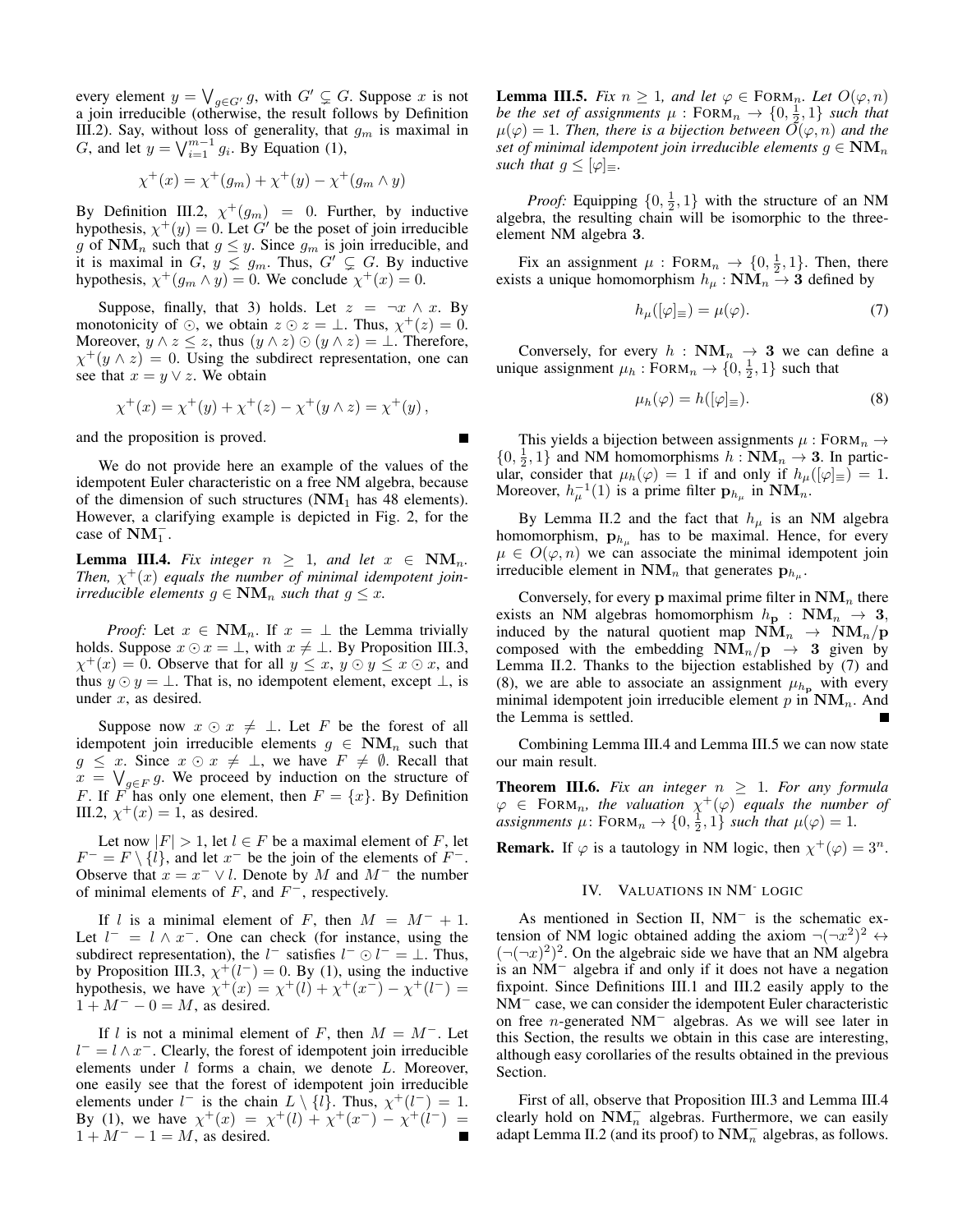Lemma IV.1. *Let* 2 *be the two-elements NM chain. Then, given a finite NM*<sup>−</sup> *algebra* A *and a maximal prime filter* p*, the quotient* A/p *is isomorphic to* 2*.*

Appealing at the proof of Lemma III.5, given a maximal prime filter p, there exists an embedding from the quotient  $\text{NM}_n^-$  /p to the two-elements NM chain 2. Lemma III.5 thus takes the following form, in the  $NM<sup>-</sup>$  case.

**Lemma IV.2.** *Fix*  $n \geq 1$ *, and let*  $\varphi \in \text{FORM}_n$ *. Let*  $O(\varphi, n)$ *be the set of assignments*  $\mu$  : FORM<sub>n</sub>  $\rightarrow$  {0, 1} *such that*  $\mu(\varphi) = 1$ *. Then, there is a bijection between*  $O(\varphi, n)$  *and the*  $\widetilde{f}$  *set of minimal idempotent join irreducible elements*  $g \in \textbf{NM}_n^$ *such that*  $g \leq |\varphi|_{\equiv}$ *.* 

This fact, together with a revised version of Lemma III.4, allow us to restate our main theorem for NM<sup>−</sup> logic.

**Theorem IV.3.** Fix an integer  $n \geq 1$ . For any formula  $\varphi \in \text{FORM}_n$ , the valuation  $\chi^+(\varphi)$  equals the number of *assignments*  $\mu$ : FORM<sub>n</sub>  $\rightarrow$  {0, 1} *such that*  $\mu(\varphi) = 1$ *.* 

**Remark.** If  $\varphi$  is a tautology in NM<sup>-</sup>, then  $\chi^+(\varphi) = 2^n$ .

**Example 1.** Consider the subdirect representation of  $NM_1$ given in Fig. 1. Since the free 1-generated NM<sup>−</sup> algebra is a subalgebra of  $\text{NM}_1$ , we can obtain  $\text{NM}_1^-$  by removing the three elements NM chain (it is the only NM chain in the subdirect product with a negation fixpoint). Indeed,  $\text{NM}_1^-$  is obtained as a product of the two 1-generated four-elements NM chains. In Fig. 2 the order structure of  $NM_1^-$  has been labelled with the values given by the idempotent Euler characteristic.



Fig. 2: The order structure of  $\textbf{NM}_1^-$ . Elements are labelled with their idempotent Euler characteristic.

## V. CONCLUSION, AND FURTHER WORK

Our brief discussion on the (classical) Euler characteristic lead to the conclusion that a proper logical meaning for such valuations does not follow the intuition of [10]. We think a deeper investigation deserve to be done.

Further research also has to be done in order to obtain more expressive valuations, generalizing the idempotent Euler characteristic. Indeed, as in the Gödel logic case, the study of k-valued extensions of NM logic seems to be a feasible task.

Finally, an approach similar to the one presented here can be applied to other logics lying in the same hierarchy of Gödel and NM logics. An example is NMG logic [22], the logic

of the ordinal sum of Gödel and NM standard chains. The study of the Euler characteristic, or some modified versions of such valuation, on NMG algebras is a natural prosecution of this work. In order to address the more difficult case given by WNM logic, a useful and clarifying intermediate step is the study of RDP logic [21]. Indeed, the structure of join irreducible elements of RDP logic has already been investigated in [5], while a poset representations of its free n-generated algebras has been provided in [20].

### ACKNOWLEDGMENT

We thank Stefano Aguzzoli and Vincenzo Marra for many useful discussions on the topics of this work.

The authors were supported by the MIUR-FIRB research project PNCE - Probability theory of non-classical events. Valota acknowledges also partial support from a Marie Curie INdAM-COFUND Outgoing Fellowship. The research reported in this paper was carried out while Valota was a postdoc fellow of the Dipartimento di Scienze Teoriche e Applicate (Universita dell'Insubria), supported by the PNCE research ` project.

#### **REFERENCES**

- [1] S. Aguzzoli, S. Bova, and B. Gerla, "Free Algebras and Functional Representation," in *Handbook of Mathematical Fuzzy Logic*, P. Cintula, P. Hájek, and C. Noguera, Eds. College Publications, 2011.
- [2] S. Aguzzoli, M. Busaniche, and V. Marra, "Spectral Duality for Finitely Generated Nilpotent Minimum Algebras, with Applications," *Journal of Logic and Computation*, vol. 17, no. 4, pp. 749–765, 2007.
- [3] S. Aguzzoli, O. D'Antona, and V. Marra, "Computing minimal axiomatizations in Gödel propositional logic," Journal of Logic and *Computation*, vol. 21, no. 5, pp. 791–812, 2011.
- S. Aguzzoli and B. Gerla, "Normal Forms and Free Algebras for Some Extensions of MTL," *Fuzzy Sets and Systems*, vol. 159, no. 10, pp. 1131–1152, 2008.
- [5] S. Bova and D. Valota, "Finitely Generated RDP-Algebras: Spectral Duality, Finite Coproducts and Logical Properties," *Journal of Logic and Computation*, 2011.
- [6] S. Burris and H. Sankappanavar, *A Course in Universal Algebra*. Springer-Verlag, 1981.
- [7] M. Busaniche and R. Cignoli, "Constructive logic with strong negation as a substructural logic," *Journal of Logic and Computation*, vol. 20, no. 4, pp. 761–793, 2010.
- [8] P. Codara, O. M. D'Antona, and V. Marra, "An analysis of Ruspini partitions in Gödel logic," *Internat. J. Approx. Reason.*, vol. 50, no. 6, pp. 825–836, 2009.
- [9] ——, "The Euler characteristic of a formula in Gödel logic," in *Proceedings of The International Symposium on Multiple-Valued Logic*, 2010, pp. 108–112.
- [10] ——, "Valuations in Gödel logic, and the Euler characteristic," *Journal of Multiple-Valued Logic and Soft Computing*, vol. 19, no. 1-3, pp. 71– 84, 2012.
- [11] O. M. D'Antona and V. Marra, "Computing coproducts of finitely presented Gödel algebras," Ann. Pure Appl. Logic, vol. 142, no. 1-3, pp. 202–211, 2006.
- [12] F. Esteva and L. Godo, "Monoidal t-Norm Based Logic: Towards a Logic for Left-Continuous t-Norms," *Fuzzy Sets and Systems*, vol. 124, no. 3, pp. 271–288, 2001.
- [13] J. Fodor, "Nilpotent Minimum and Related Connectives for Fuzzy Logic," in *Proceedings of FUZZ-IEEE'95*, 1995, pp. 2077–2082.
- [14] J. Gispert, "Axiomatic Extensions of the Nilpotent Minimum Logic," *Reports on Mathematical Logic*, vol. 37, pp. 113–123.
- [15] P. Hájek, Metamathematics of fuzzy logic, ser. Trends in Logic-Studia Logica Library. Dordrecht: Kluwer Academic Publishers, 1998, vol. 4.